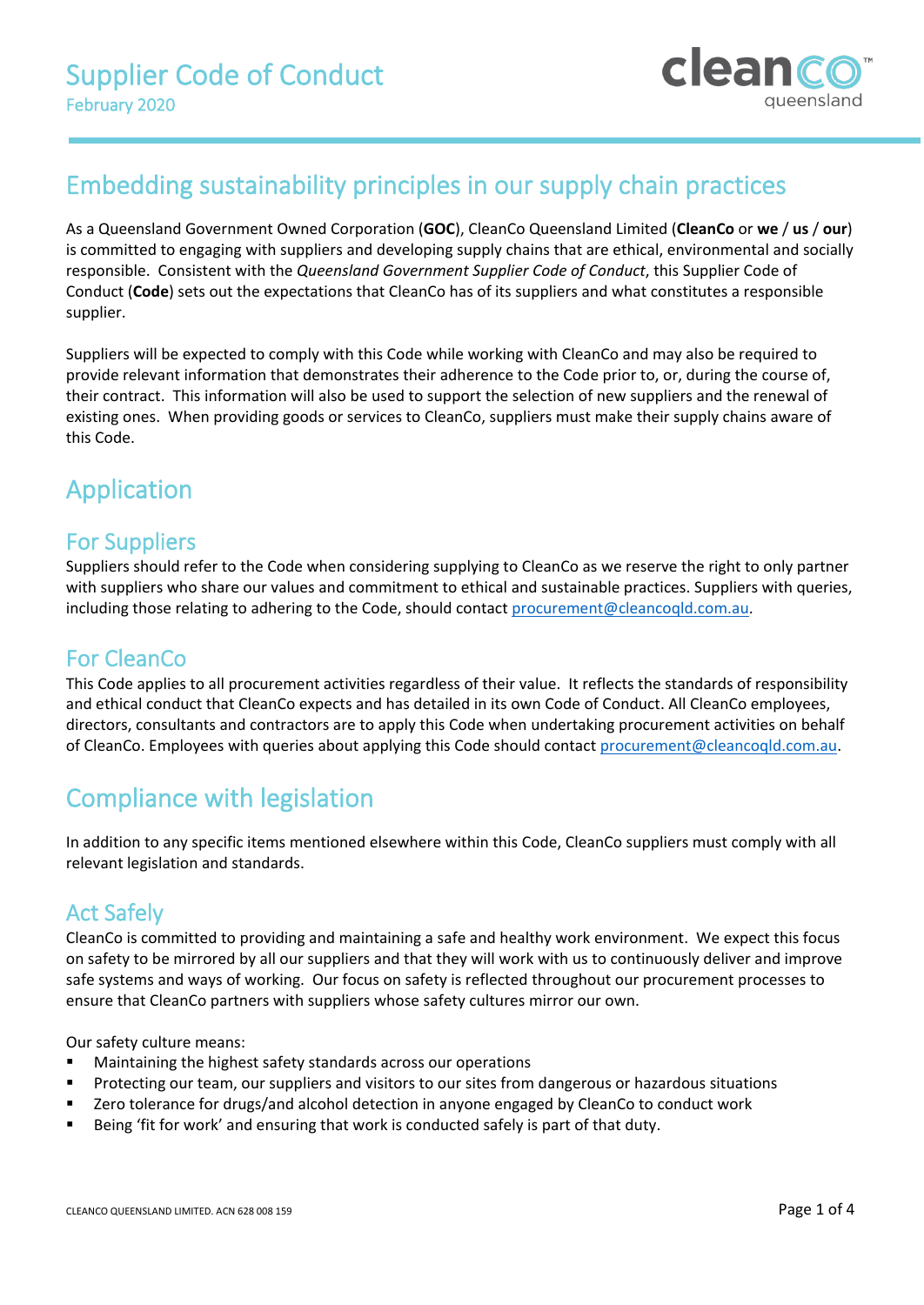### Act Ethically

CleanCo is committed to ensuring that we conduct our activities and ourselves with honesty and integrity. As a GOC, CleanCo's procurement is conducted in an environment of integrity, probity and accountability in accordance with the *Queensland Government Procurement Policy 2019*. We expect all our suppliers to commit to the same high standard of ethical behaviour and demonstrate this through their compliance with the Government's Ethical Supplier Threshold (which can be found at [https://www.hpw.qld.gov.au/\\_\\_data/assets/pdf\\_file/0015/3741/ethicalsupplierthresholdguidelines.pdf\)](https://www.hpw.qld.gov.au/__data/assets/pdf_file/0015/3741/ethicalsupplierthresholdguidelines.pdf)

Suppliers must not act in a manner that would be an abuse of market power or is otherwise considered to be improper.

Suppliers must not act in any way which may by association affect CleanCo or bring CleanCo into disrepute.

When engaging suppliers, CleanCo will be focused on partnering with suppliers who have the systems and/or processes in place to minimise their exposure to:

- **Bribery and Corruption**
- Conflicts of Interest
- Wage Theft
- Sanctions
- **■** Money Laundering and Terrorism Financing
- **Modern Slavery and Labour Rights abuse**
- **Human Rights abuse**

We recognise these are complex matters and encourage suppliers, particularly small businesses who want to partner with CleanCo to discuss these requirements with us so that all suppliers enjoy an equal opportunity for our business. All conflicts (actual, potential or perceived) must be disclosed to CleanCo by the supplier as soon as possible.

Similarly, if a current supplier identifies a deficiency in their corporate governance practices regarding any of the above matters, we require the supplier to disclose this to CleanCo immediately so that CleanCo may consider the matter.

### Act Respectfully

Suppliers can demonstrate their commitment to this Code by conducting their business in a way that shows best practice corporate responsibility. For CleanCo this means promoting collaborative relationships with its suppliers where we can work together to resolve issues in a timely and respectful manner.

As we care for our employees, we expect our suppliers to care for theirs. The Queensland Government is committed to ending domestic and family violence and CleanCo expects its suppliers to support this important initiative by implementing appropriate policies and initiatives.

For CleanCo respect means honouring worker's workplace rights and entitlements and ensuring compliance with all relevant workplace laws and regulations. It also means enhancing workplace diversity and CleanCo wants to partner with suppliers who have policies and practices in place to encourage diversity and equal opportunity for all people. This includes embracing social benefit opportunities such as training and employment opportunities for disadvantaged and marginalised jobseekers.

CleanCo values suppliers which provide local jobs for Queenslanders.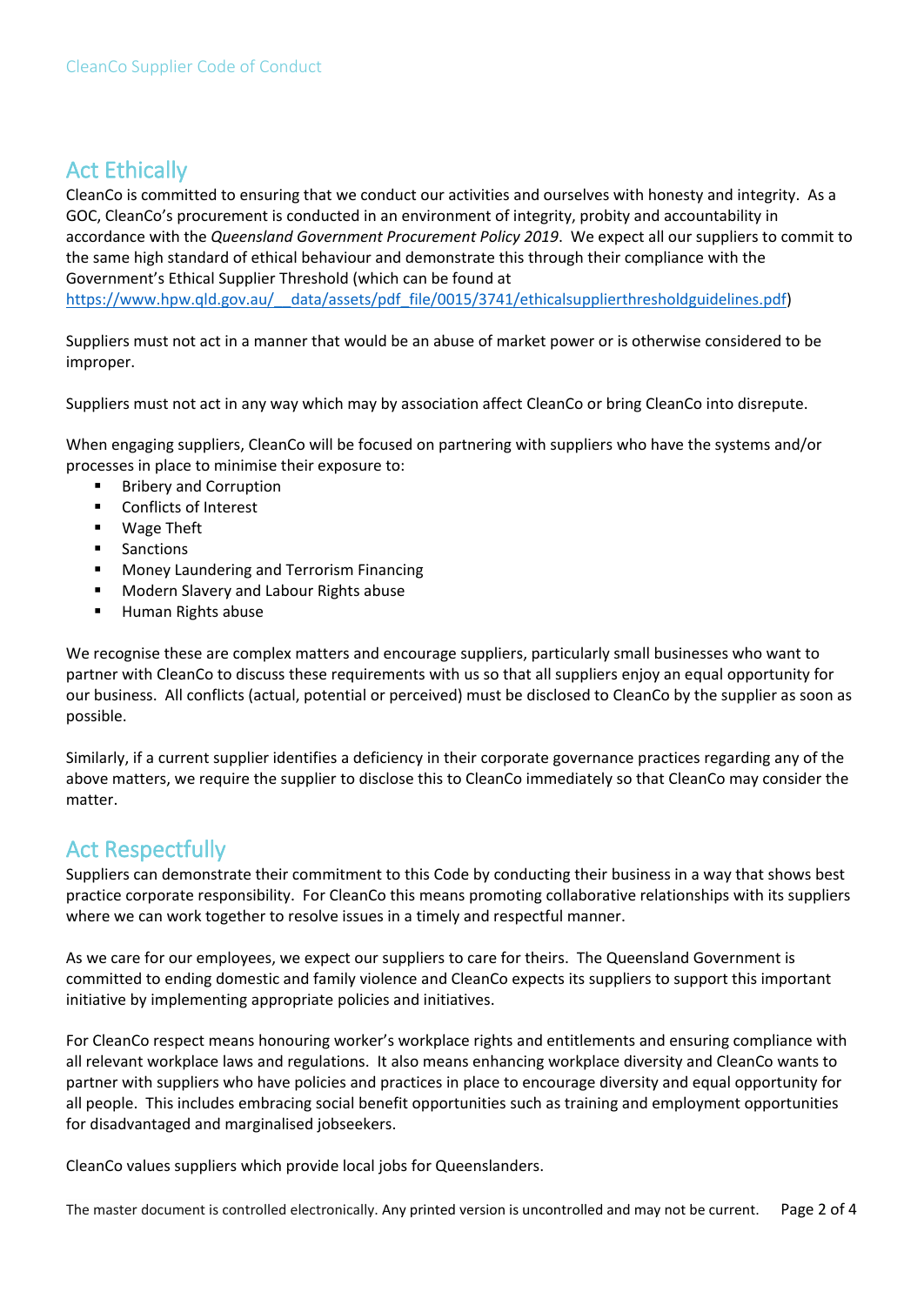### Act Responsibly

When CleanCo partners with suppliers, the obligations of that partnership, including under this Code, also extend to the supplier's own supply chain. Simple contracts may involve supply chains comprising only one or two tiers whereas more complex contracts may have four to five tiers and any supply chain can involve offshore suppliers.

Suppliers who want to partner with CleanCo will need to be able to demonstrate how their supply chain supports their compliance with this Code. Suppliers will be held accountable for their supply chains and be expected to act immediately if they identify non-compliance with any aspect of this Code, their contract and applicable legislation.

Due to the complexity and potential risk associated with offshore supply chains, CleanCo will be looking for suppliers who actively seek to provide local and sustainable job opportunities, particularly in the regions where its sites are located.

## Act Securely

In today's era of cybersecurity threats such as data breaches, ransomware and denials of service, we are committed to understand and continually improve our cybersecurity posture and we expect the same from our partners.

Suppliers who want to partner with CleanCo will need to be able to demonstrate the effectiveness of security controls through background checks, certifications, questionnaires, penetration test reports and security overviews.

The commitment to security extends to all information, not only cyber security and suppliers are expected to take reasonable steps to protect CleanCo's information (digital or other) and interconnected systems from misuse, interference and loss, and from unauthorised access, modification or disclosure. Suppliers must ensure that all information is handled in accordance with applicable confidentiality provisions, legal obligations, policies and good practices.

# Act Sustainably

As a publicly owned clean energy company we are committed to creating opportunities to improve environmental outcomes for the community and to achieve this we will need to partner with suppliers who share our enthusiasm for sustainability. Through our partners we will focus on:

- Complying with all applicable legislation and regulations relating to environmental performance, management and reporting
- Sourcing products that meet credible internationally recognised sustainability standards
- Ensuring that when procuring products associated with high rainforest destruction risk (i.e. made from, or consisting of, beef, leather, paper, wood, soy, palm oil or biofuels) they are responsibly sourced through transparent supply chains with the appropriate independent certification
- Providing re-usable and recyclable products (with clear labelling to show the material name and recycling classification number) and reducing the amount of packaging supplied
- Minimising the use of [non-renewable] natural resources, by aiming to source all materials from sustainable or renewable sources
- Providing goods and services that are resource efficient wherever possible
- Working to eliminate the use of environmentally damaging chemicals and where possible use low chemical or natural alternatives
- Disposing of any chemicals, including cleaning fluids [and other waste fluids?], in a way that prevents negative impacts on the environment

The master document is controlled electronically. Any printed version is uncontrolled and may not be current. Page 3 of 4